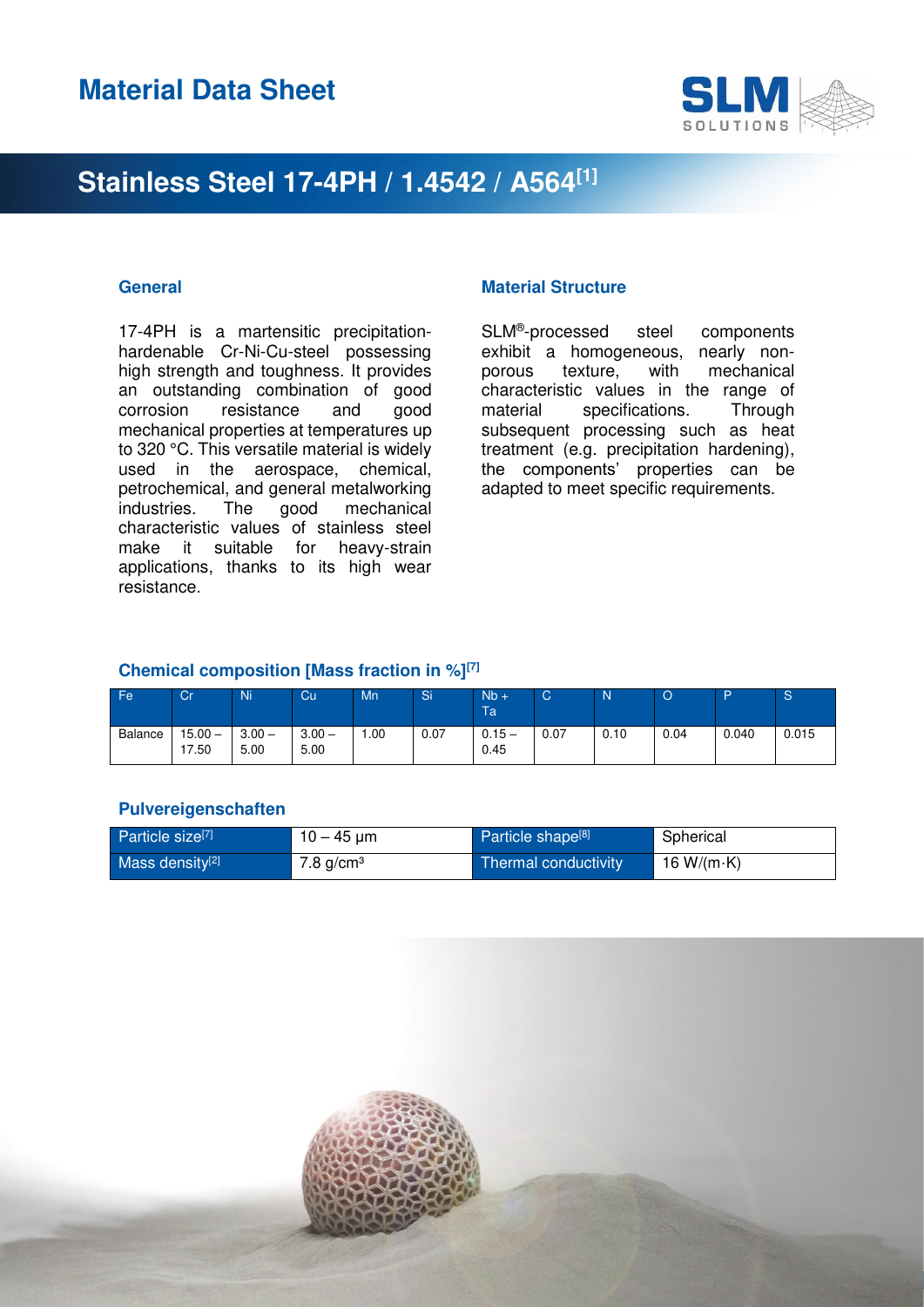

| Layer thickness 30 um [3]              | As-built             | Heat-treated[12] |                         |                         |                          |                     |                  |  |  |
|----------------------------------------|----------------------|------------------|-------------------------|-------------------------|--------------------------|---------------------|------------------|--|--|
| Build-up rate <sup>[10]</sup>          | [cm <sup>3</sup> /h] |                  |                         |                         | 16.85 cm <sup>3</sup> /h |                     |                  |  |  |
| Component density[11]                  |                      | $[\%]$           |                         |                         | ≥ 99.5 %                 |                     |                  |  |  |
| Tensile test <sup>[9]</sup>            |                      |                  |                         | $\overline{\mathsf{M}}$ | SD                       | $\overline{M}$      | SD               |  |  |
| Tensile strength                       | $R_m$                | [MPa]            | H                       | 987                     | 22                       | 1359                | $\boldsymbol{9}$ |  |  |
|                                        |                      |                  | $\vee$                  | 931                     | 45                       | 1308                | $\overline{88}$  |  |  |
| Offset yield strength                  | $R_{p0,2}$           | [MPa]            | H                       | $\overline{517}$        | 27                       | 1024                | $\overline{11}$  |  |  |
|                                        |                      |                  | $\vee$                  | 506                     | $\overline{25}$          | 1091                | $\overline{27}$  |  |  |
| Elongation at break                    | $\overline{A}$       | $\overline{[%]}$ | H                       | 26                      | $\overline{2}$           | 16                  | $\overline{2}$   |  |  |
|                                        |                      |                  | $\overline{\mathsf{v}}$ | $\overline{28}$         | $\overline{2}$           | 14                  | $\overline{6}$   |  |  |
| Reduction of area                      | $\overline{Z}$       | $\overline{[%]}$ | H                       | 56                      | $\overline{2}$           | 27                  | 10               |  |  |
|                                        |                      |                  | $\overline{\mathsf{v}}$ | 56                      | $\overline{8}$           | $\overline{26}$     | 17               |  |  |
| Young's modulus                        | $\overline{E}$       | [GPa]            | H                       | 171                     | $\overline{28}$          | 154                 | 5                |  |  |
|                                        |                      |                  | V                       | 154                     | 19                       | 182                 | $\overline{4}$   |  |  |
| Hardness test <sup>[10]</sup>          |                      |                  | M                       | SD                      | M                        | <b>SD</b>           |                  |  |  |
| <b>HV10</b><br><b>Vickers hardness</b> |                      |                  | $\overline{226}$        | $\overline{2}$          | 352                      | 22                  |                  |  |  |
| Roughness measurement[11]              |                      |                  |                         | As-built                |                          | Corundum<br>blasted |                  |  |  |

|                      |           |      |    |           | blasted |           | blasted |           |
|----------------------|-----------|------|----|-----------|---------|-----------|---------|-----------|
|                      |           |      | M  | <b>SD</b> | M       | <b>SD</b> | М       | <b>SD</b> |
| Roughness average    | Ra        | [µm] | 9  | റ         | 6       |           |         |           |
| Mean roughness depth | <b>Rz</b> | [µm] | 60 | 10        | 36      |           | 30      | 6         |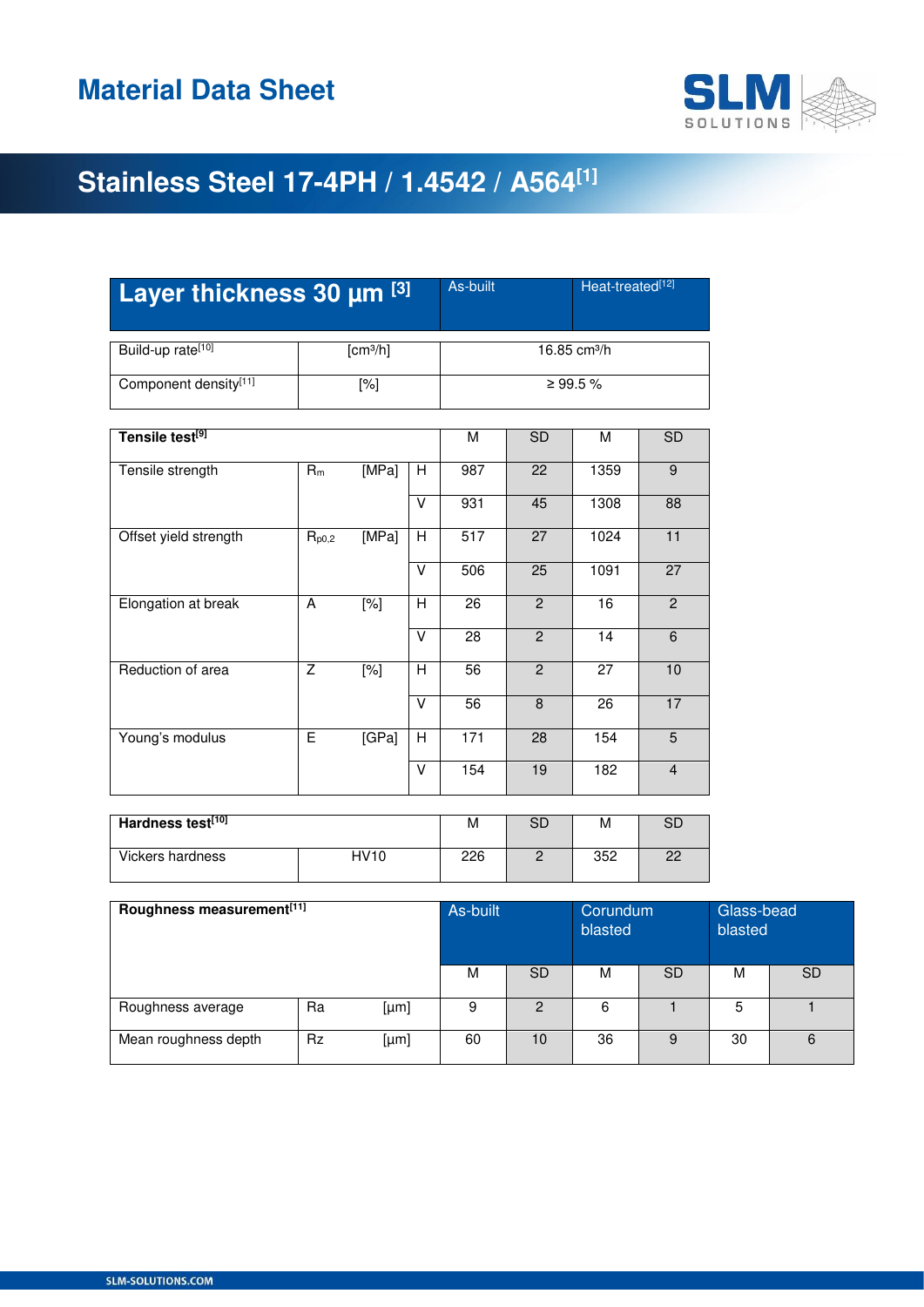

| Layer thickness 50 µm [3]             |                         |                  | As-built                | Heat-treated[12] |                 |                          |                |  |  |  |  |
|---------------------------------------|-------------------------|------------------|-------------------------|------------------|-----------------|--------------------------|----------------|--|--|--|--|
| Build-up rate <sup>[10]</sup>         | [cm <sup>3</sup> /h]    |                  |                         |                  |                 | 16.85 cm <sup>3</sup> /h |                |  |  |  |  |
| Component density[11]                 | $[\%]$                  |                  |                         |                  |                 | ≥ 99.5 %                 |                |  |  |  |  |
| Tensile test <sup>[9]</sup>           | M                       | <b>SD</b>        | M                       | <b>SD</b>        |                 |                          |                |  |  |  |  |
| Tensile strength                      | $R_m$                   | [MPa]            | H                       | 966              | 13              | 1267                     | 23             |  |  |  |  |
|                                       |                         |                  | V                       | 907              | $\overline{5}$  | 1189                     | 16             |  |  |  |  |
| Offset yield strength                 | $R_{p0,2}$              | [MPa]            | $\overline{\mathsf{H}}$ | 508              | 17              | 897                      | 54             |  |  |  |  |
|                                       |                         |                  | V                       | 511              | $\overline{18}$ | 866                      | 41             |  |  |  |  |
| Elongation at break                   | A                       | $\overline{[%]}$ | H                       | $\overline{26}$  | $\mathbf{1}$    | $\overline{20}$          | $\mathbf{1}$   |  |  |  |  |
|                                       |                         |                  | V                       | 33               | $\mathbf{1}$    | 22                       | $\mathbf{1}$   |  |  |  |  |
| Reduction of area                     | $\overline{z}$          | $\overline{[%]}$ | Η                       | 62               | $\overline{2}$  | $\overline{47}$          | $\overline{3}$ |  |  |  |  |
|                                       |                         |                  | $\overline{\mathsf{V}}$ | 66               | $\overline{2}$  | 53                       | $\overline{5}$ |  |  |  |  |
| Young's modulus                       | $\overline{\mathsf{E}}$ | [GPa]            | Η                       | 177              | 36              | 162                      | 16             |  |  |  |  |
|                                       |                         |                  | V                       | 148              | 3               | 151                      | $5\phantom{.}$ |  |  |  |  |
| Hardness test <sup>[10]</sup>         | M                       | <b>SD</b>        | M                       | <b>SD</b>        |                 |                          |                |  |  |  |  |
| <b>Vickers hardness</b>               | 229                     | 32               | 367                     | 24               |                 |                          |                |  |  |  |  |
| Roughness measurement <sup>[11]</sup> | As-built                |                  | Corundum<br>hlactad     |                  | Glas<br>hlaet   |                          |                |  |  |  |  |

| Roughness measurement <sup>[11]</sup> | As-built  |      | Corundum<br>blasted |           | Glass-bead<br>blasted |           |   |           |
|---------------------------------------|-----------|------|---------------------|-----------|-----------------------|-----------|---|-----------|
|                                       |           |      | М                   | <b>SD</b> | M                     | <b>SD</b> | м | <b>SD</b> |
| Roughness average                     | Ra        | [µm] | 10                  |           | 6                     |           |   |           |
| Mean roughness depth                  | <b>Rz</b> | [µm] | 64                  |           | 38                    | 3         |   |           |